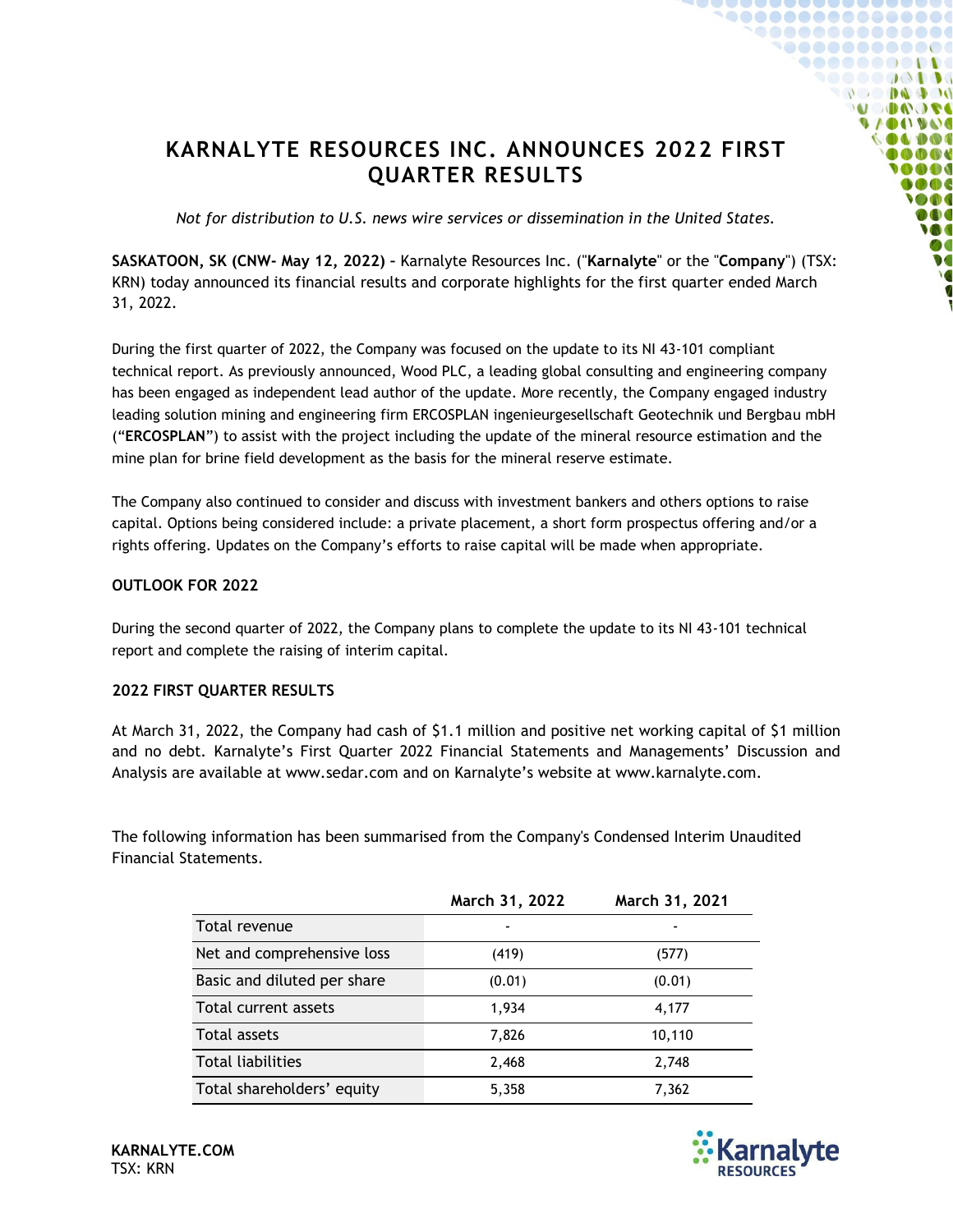### **ABOUT KARNALYTE RESOURCES INC.**

Karnalyte Resources Inc. is a development stage company focused on two fertilizer products, potash and nitrogen, to be produced and manufactured in Saskatchewan. Karnalyte owns the construction ready Wynyard Potash Project, with planned phase 1 production of 625,000 tonnes per year ("**TPY**") of high grade granular potash, and two subsequent phases of 750,000 TPY each, taking total production up to 2.125 million TPY. Karnalyte is also exploring the development of the Proteos Nitrogen Project, which is a proposed small-scale nitrogen fertilizer plant with a nameplate production capacity of approximately 700 metric tonnes per day ("**MTPD**") of ammonia and approximately 1,200 MTPD of urea, and a target customer market of independent fertilizer wholesalers in Central Saskatchewan.

1000000000000  $\bullet\bullet\bullet\bullet\bullet\bullet\bullet\bullet\bullet\bullet\bullet$ ,,,,,,,,,  $\mathbb{R}^n$  and  $\mathbb{R}^n$  and  $\mathbb{R}^n$ **SACAR DE**  $9/001900$ **OLDOI** OOD **MAG** ooc  $\bullet$ DOO W  $\bullet$  C  $\bullet$ 

# **ABOUT THE WYNYARD POTASH PROJECT**

The Wynyard Potash Project is a construction ready solution mining potash project located in Wynyard, Saskatchewan, with planned phase 1 production of 625,000 TPY of high grade granular potash, and two subsequent phases of 750,000 TPY each, taking total production up to 2.125 million TPY. All environmental permits remain valid, preliminary detailed engineering is complete, and the existing offtake agreement with Gujarat State Fertilizers & Chemicals Limited remains in effect. Further development is dependent on the continued strength of potash prices and obtaining financing.

# **ABOUT THE PROTEOS NITROGEN PROJECT**

The Proteos Nitrogen Project is an advanced stage development project consisting of a proposed smallscale nitrogen fertilizer plant to be located in Central Saskatchewan, having a nameplate production capacity of approximately 700 MTPD of ammonia and approximately 1,200 MTPD of urea, and designed to produce two products – anhydrous ammonia (82-0-0) and granular urea (46-0-0). Karnalyte's primary target market is independent local Saskatchewan fertilizer wholesalers within a 400-kilometer radius of Saskatoon, Saskatchewan. A secondary target market is the US Midwest fertilizer wholesalers near to the Canadian – United States border. The proposed plant would be the first greenfield nitrogen fertilizer plant built in Canada in the last 26 years.

## **ABOUT GUJARAT STATE FERTILIZERS & CHEMICALS LIMITED**

Gujarat State Fertilizers & Chemicals Limited ("**GSFC**") is a leading Indian Fortune 500 chemicals and fertilizer company that has been in business for more than 50 years. GSFC currently operates one ammonia plant that was commissioned in the year 2000, and two urea plants that were established in 1969, at its fertilizer production complex in Vadodara, Gujarat State, India.

As the Company's strategic partner and single largest shareholder, GSFC remains committed to the Company and the Wynyard Potash Project, and is fully supportive of the Company pursuing the development of the Proteos Nitrogen Project. GSFC has also confirmed to the Company that it will continue to support the structuring of the most cost-effective financing package for the development of the Wynyard Potash Project, as GSFC has consistently offered to the Company since becoming a shareholder in 2013.

For further information, please contact: